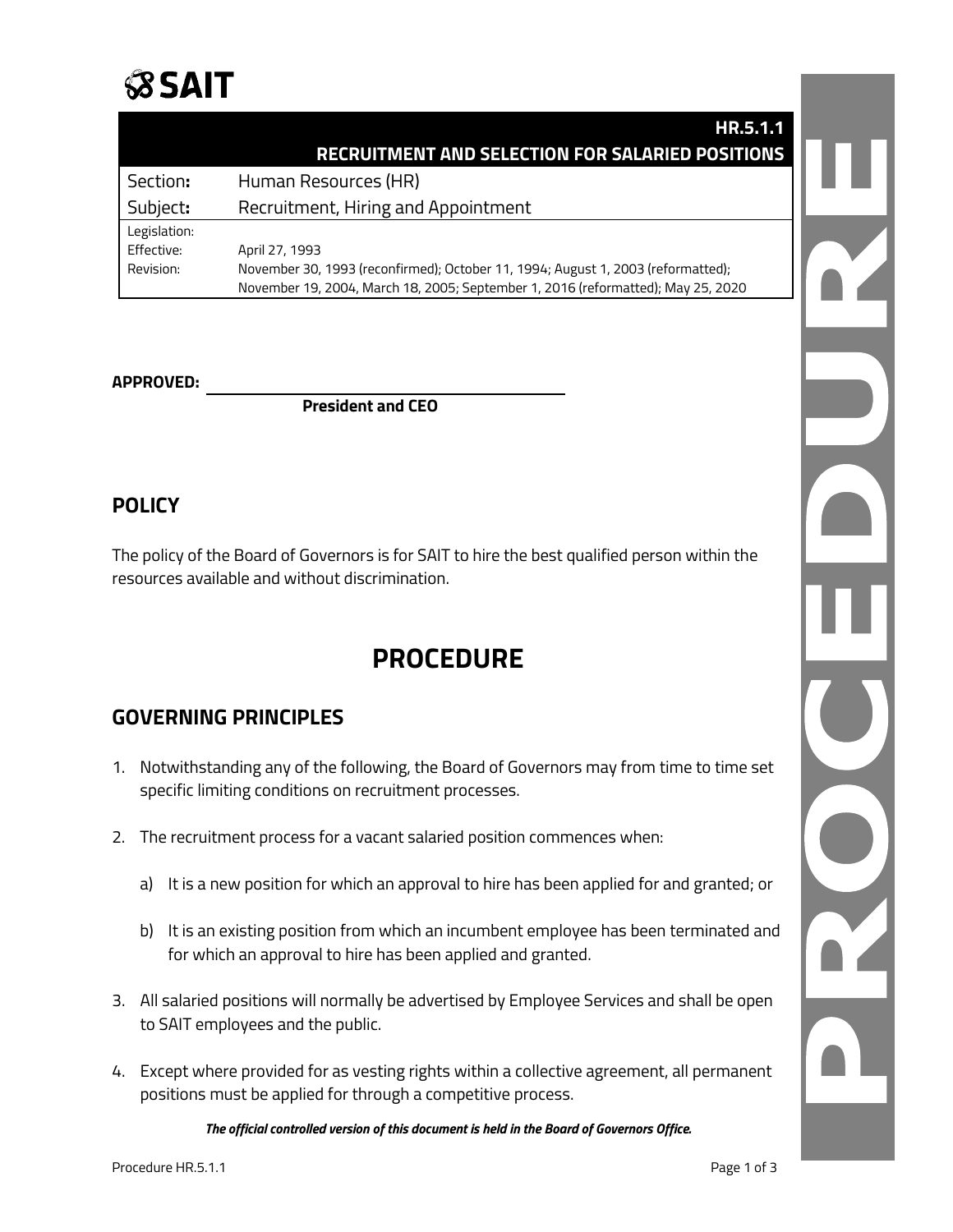# **SSAIT**

- 5. Employee Services, working in consultation with school/department representatives, ensures that equity, fairness and consistency are exercised under the provisions of this procedure.
- 6. With the agreement of the manager of Employee Services and the dean, director or designate concerned, similar/comparable positions may be filled through the use of an "eligibility list" of potential candidates developed by Employee Services from prior competitions held within 12 months of the date of the approval to recruit.
- 7. Where a salaried position has been filled on an "acting", "seconded" or "cover off " on a continuous salaried basis, and the original incumbent subsequently leaves the position, a competitive process shall apply.
- 8. Specific requirements:
	- a) SAIT's Board of Governors will determine the recruitment process for the president and CEO and for other positions reporting directly to the Board.
	- b) The president and CEO will determine the recruitment process for vice presidents and for other positions reporting directly to the president and CEO.
	- c) The authority to require or limit competitions related to reorganization in order to meet operational requirements and assure institutional advantage shall be vested in the president and CEO.
	- d) Staffing adjustments required due to school/department reorganization may be excluded from these procedures.

### **PROCEDURE**

- 1. The hiring manager will work in collaboration with Employee Services to provide appropriate recruitment and selection actions to meet SAIT's needs.
- 2. The hiring manager will initiate the recruitment action by completing the following documentation and forwarding to Employee Services:
	- a) ATH 1 Request for Approval to Hire to a Salaried Position
		- i) The Finance/budget officer and vice president approvals, as appropriate, must be obtained before forwarding to Employee Services.

*The official controlled version of this document is held in the Board of Governors Office.*